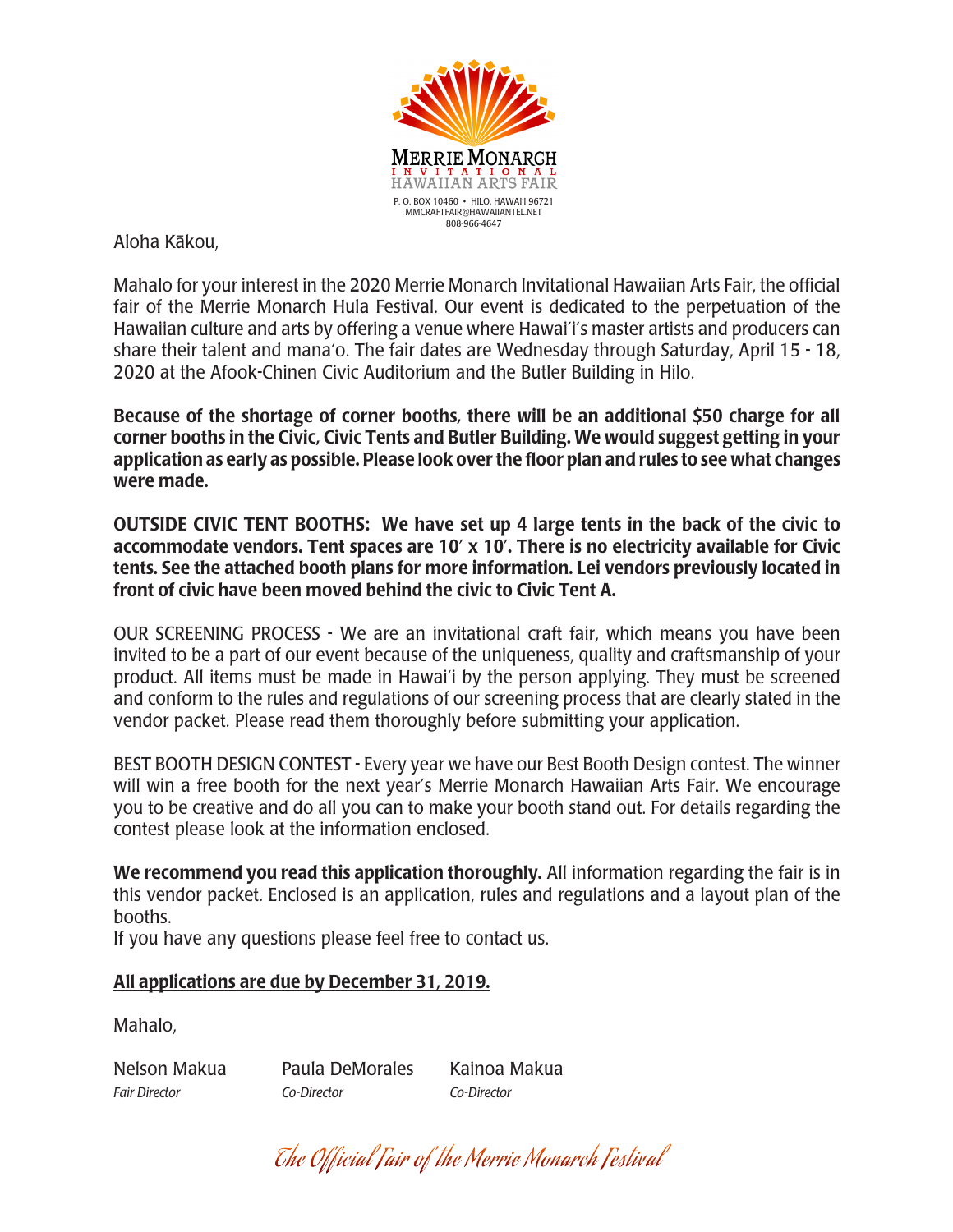# 2020 Merrie Monarch Invitational Hawaiian Arts Fair Vendor Information

#### FAIR LOCATION

The Afook-Chinen Civic Auditorium and the Butler Building on Manono Street in Hilo.

## FAIR DATES AND HOURS

Four Days: Wed, Thur, Fri - April 15, 16, 17 9:00 a.m. - 5:00 p.m. • Sat - April 18 9:00 a.m. - 4:00 p.m.

### VENDOR MOVE IN DATES AND TIMES

Vendors may set up the day before as well as the morning of the fair. Please note the move-in hours listed below. Tuesday April 14 10:00 a.m. - 5:00 p.m. Wednesday April 15 7:00 a.m. - 8:30 a.m. *Your booth must be setup and fully operational by the opening time of the fair. It is your responsibility to secure your merchandise. We will not be responsible for any damaged or missing items.*

### MOVE OUT DATE AND TIME

Saturday April 18 4:00 p.m. - 6:00 p.m.

*You are responsible for the cleaning up of your booth area and the disposal of all trash before leaving. Leaving with an uncleaned booth will jeopardize your chances of being invited back to our event. We will not be responsible for any items left behind or lost.*

### BOOTH FEE

The booth fee is \$400.00 (regular booth) \$450.00 (corner booth)

Please note: It may be up to 4 months before we deposit your check, so make sure your account has the funds. A returned check will jeopardize your getting invited back again. There is a \$ 35.00 service charge on any returned checks. No post-dated checks will be accepted.

### **ELECTRICITY**

Electricity is \$50 additional and only available in the Butler Building only for the booths against the walls. We will try to honor your request but we cannot guarantee you a booth with electricity. You must bring your own surge protectors and extension cords. There is NO ELECTRICITY available for vendors in the Civic Auditorium area.

#### TABLE RENTAL

There is a rental fee of \$50.00 per table for all 4 days and you must request to rent them on your application. Our tables are 30" x 6' please make sure they will fit in the dimensions of your booth. Chairs are provided upon request for no charge.

# BOOTH SIZES

CIVIC AUDITORIUM - Booth sizes are 8' x 8'. CIVIC AUDITORIUM OUTSIDE - Outdoor Civic Tents A, B, C & D behind Civic - Booth sizes are 10' x 10' ( Tents are provided by the fair ) BUTLER BUILDING INSIDE - Booth sizes are 8' x 10' BUTLER BUILDING OUTSIDE - Outdoor tent spaces next to Butler Building are  $10' \times 10'$ 

*For tent spaces BT1 - BT14 next to the Butler Building you must supply your own tent or metal roof structure if you will be cooking. You must check with the Fire Dept. to make sure your structure is permissible for cooking.*  We will try our best to give you the booth location you request but depending on availability, we may have to locate your booth in a different location. For new vendors we will try to honor your requests but most likely you will be placed where ever there is space still available.

NO CANOPIES ARE ALLOWED ON ANY TENT FRAMES FOR ALL INDOOR BOOTHS If you will be using any type of tent frame or booth display be sure all legs are rubber capped or protected in a manner as to not cause damage to the floor of the civic auditorium. Please make sure your legs and stands are within your own booth space.

#### LEI SELLERS

Lei sellers are now located in Civic Tent A behind the Civic auditorium. Vendors will have to setup and breakdown daily. After closing of the fair each day, lei sellers will be allowed to relocate to a tent next to the Edith Kanakaole Tennis Stadium to continue sales during the hula festival but you must supply your own table and chairs. If you plan to sell at the festival, please see Nelson or Paula for your lei seller badge. You must have a lei seller badge to sell at the evening hula festival.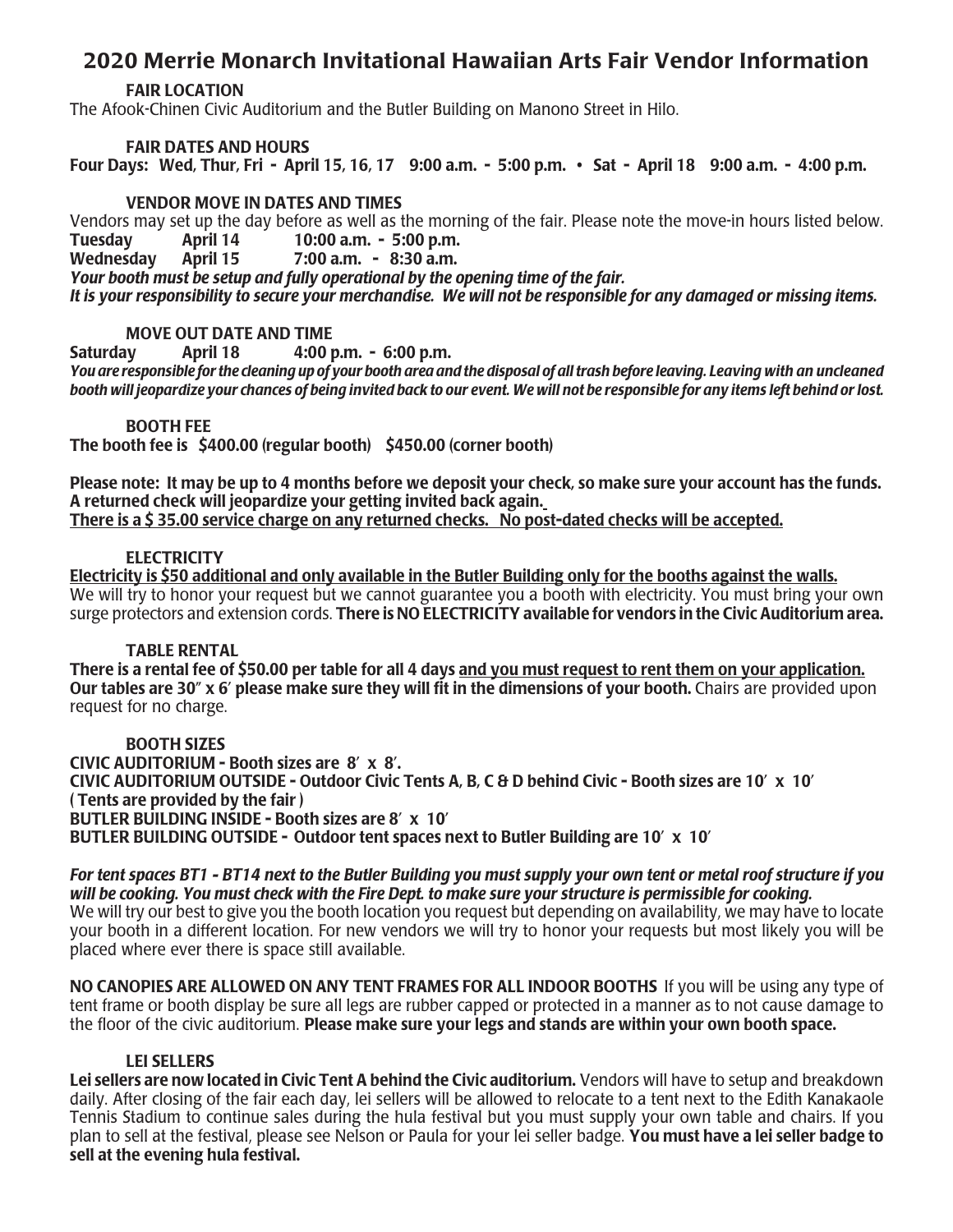### SELLING FOOD ITEMS

If you will be selling any food items for consumption you must obtain a permit from the State Department of Health and submit a copy of it with your application. You should also have the original with you in your booth at the fair. For information please contact Curtis Takai at the Health Department (808) 933-0917.

#### ILLEGAL CRAFT ITEMS

Every year the Dept. of Land and Natural Resources and the Dept. of Fish and Game sends agents to inspect the items sold at the fair. They are in plain clothes and are looking for specific items that are illegal to use or sell such as beach sand, illegal bones, certain sizes of opihi shells, etc.. If you are using any illegal items, they may confiscate those items if they inspect your booth at the fair. It is your responsibility to make sure that the items you sell conform to their rules and regulations. For more information we suggest you contact the Hawai'i State Department of Land and Natural Resources and The U.S. Fish and Wildlife Service.

### GENERAL EXCISE TAX LICENSE

As a reminder, the State Tax Collector have been checking if vendors have a Hawai'i state GE License. We suggest you have your G.E. license with you and have a record of your transactions. The state suggests you offer a receipt to your buyers. We just want you to be aware of this.

### WAITING LIST

There is always a waiting list for the Merrie Monarch Invitational Hawaiian Arts Fair and we cannot guarantee new vendors a booth if there is no space available. If you are accepted, you will be notified with a confirmation and your booth number. If you are not accepted, you will be notified and your check will be returned to you.

### ARTIST OR PRODUCER MUST BE IN ATTENDANCE

Although we realize there are vendors doing multiple fairs in Hilo during Merrie Monarch, we do feel that being in every fair in town affects the uniqueness of your craft at our event. Because we promote our event as a cultural experience featuring the very best of Hawaiian arts and crafts, we feel that the customers should be able to meet the artisan or producer in person. The actual producer of the crafts must be in attendance in their booth during the entire duration of the fair. If you plan on doing multiple fairs, you must have another crew to do the other fairs. WE ARE NOT A PRODUCT OR TRADE SHOW.

# NO T-SHIRT SALES WILL BE ALLOWED

Only the official Merrie Monarch t-shirts will be sold at this event. You cannot sell - adult, children and baby tees. You can sell other types of tee-like apparel such as tank tops, long sleeve tees, polo shirts, women's scoop tops.

#### **SECURITY**

Security will begin on Tuesday, April 14 in the evenings from closing until opening in the morning through the duration of the fair. Both buildings will be locked and security is for the general premises only. If you are indoors, you may leave your booth set up overnight, but be sure to secure or remove any valuables or merchandise you deem necessary. We will not be responsible for any damaged or missing items. Please be sure your booth is staffed at all times when the show is open to ensure the security of your merchandise.

### FOR VENDORS OUTSIDE, YOU WILL HAVE TO SETUP AND BREAKDOWN DAILY. WE WILL HAVE ALL NIGHT SECURITY ON SITE.

#### INSURANCE

You should contact your insurance company and ask them for a rider to your public liability policy, property damage and burglar insurance policies covering you during and at the show. You are responsible for yourself, your staff, and your merchandise.

#### CLEAN-UP AND TRASH

We do not ask you for a deposit so we expect that you will be responsible for the cleaning of your booth area and the disposal of all your trash before leaving. You will not be invited back if you fail to do so. We will not be responsible for any items left behind or lost.

If you are serving any food samples you must provide adequate trash receptacles to accommodate the additional rubbish. Also make sure there is no spilled food in or around your booth that someone may slip on.

# CANCELLATIONS AND REFUNDS

If you cancel before February 1, 2020 you will receive a full refund less a \$50.00 processing fee. If you cancel before March 1, 2020 you will be refunded 50% of your booth fee. THERE WILL BE NO REFUNDS FOR CANCELLATIONS AFTER MARCH 1, 2020.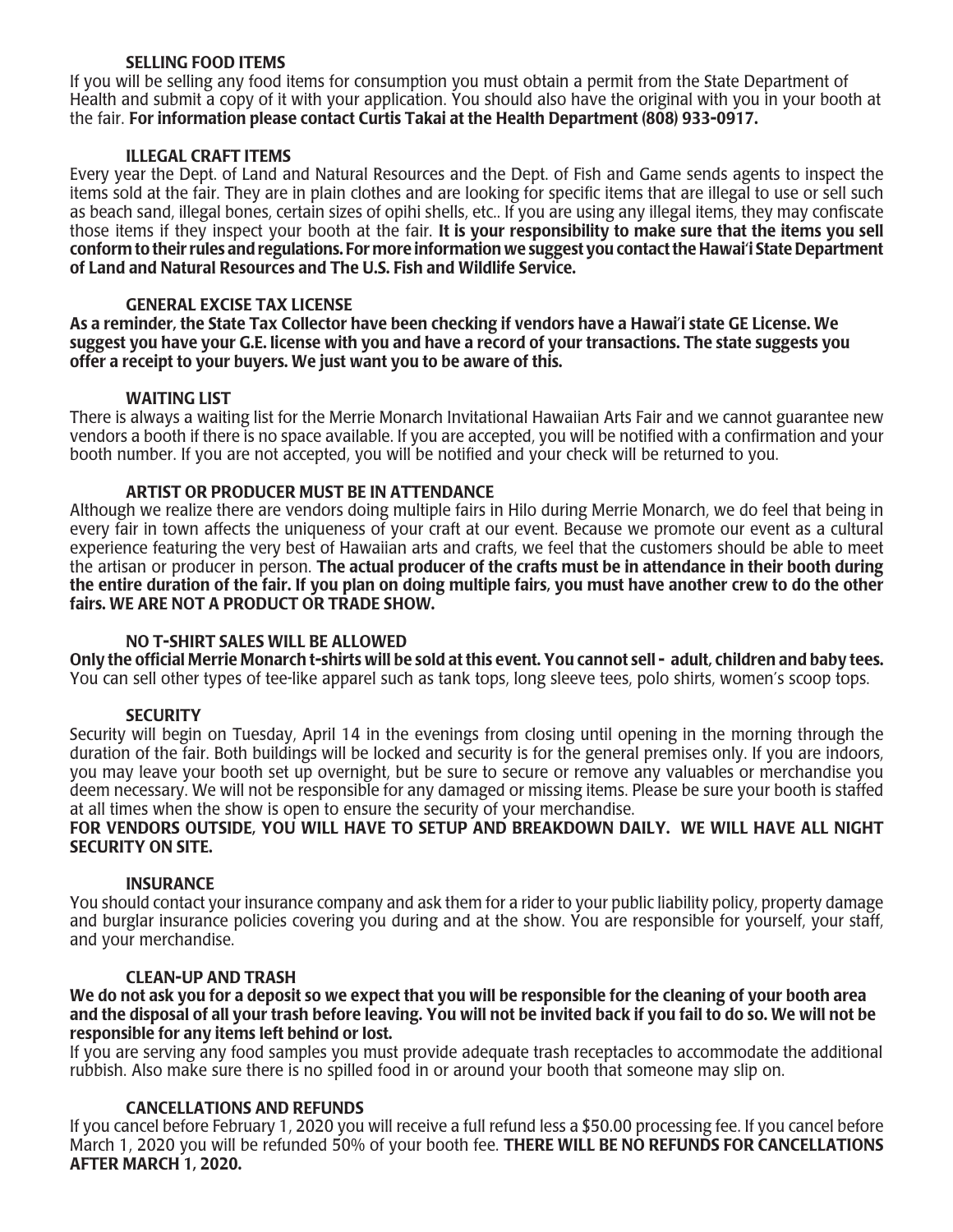## CRAFTS SCREENING PROCESS - IMPORTANT PLEASE READ

This is an invitational fair and all products must be screened prior to acceptance. Vendors are required to fill out a product description on their application form and submit photos, brochure or web site address of their crafts. You may submit actual product but these will not be returned to you.

ONLY ITEMS DESCRIBED ON YOUR APPLICATION WILL BE ALLOWED TO BE SOLD AT THE FAIR. THIS WILL BE **STRICTLY ENFORCED.** Criteria for acceptance will be based upon the uniqueness of the product, the quality of the craftsmanship and consideration will be made of its Hawaiian cultural value.

THE PRODUCT MUST BE PRODUCED BY THE VENDOR AND MADE IN HAWAI'I - NO IMPORTS ARE ALLOWED! On site screening will take place during the fair by the fair directors. Any item found that does not meet criteria or was not included on the application will not be allowed to be sold and must be removed from your booth.

In our screening process we also limit the amount of duplicate items. We will select only so many vendors of each type of product. This allows us to only select the very best of a particular product and increases sales for the participating vendors. If you are a returning vendor and have the same product as last year you need not be screened again with this application, but if you have changed your craft or are adding new items to your booth you MUST have them screened.

With this being a Hawaiian Arts Fair, preference is given to products that are made in Hawai'i by local artisans. We generally do not accept applications from big businesses and retail stores. The final decision is dealt with on a case by case basis. We are not a trade show.

The following are reasons for an application to be rejected:

- 1. Vendors who broke down and left before the end of the fair without asking permission.
- 2. Vendors who violated any of our rules and regulations, will not be accepted in this year's fair.
- 3. Duplication of too many similar products. We will select only so many vendors of each type of product.

THIS IS AN INVITATIONAL FAIR AND WE RESERVE THE RIGHT TO DECLINE OR REJECT ANY VENDOR OR CRAFT THAT DOES NOT MEET THE CRITERIA OF OUR EVENT OR DID NOT FOLLOW THE EVENT RULES AND REGULATIONS .

# APPLICATION DEADLINE IS DEC. 31, 2019 *HERE'S A CHECK LIST OF WHAT YOU NEED TO SUBMIT*

- 1. Completed vendor application signed and dated  *For new vendors, you must submit photos or a web site of your products.*
- 2. Payment Check for booth fee make check payable to: THE MERRIE MONARCH CRAFT FAIR
- 3. Address the envelope as shown below and mail application with payment to: NELSON MAKUA / MM CRAFT FAIR P. O. Box 10460 Hilo, Hawai'i 96721

BEST BOOTH DESIGN CON 2020 MERRIE MONARCH INVITATIONAL HAWAIIAN ARTS FAIR

Every year we have a contest for the best designed and decorated booth. Judging is based upon how well your product is displayed and integrated into your booth design and the overall look of your booth.

*The winner will be awarded a*

A FREE Booth for the 2021 Merrie Monarch Craft Fair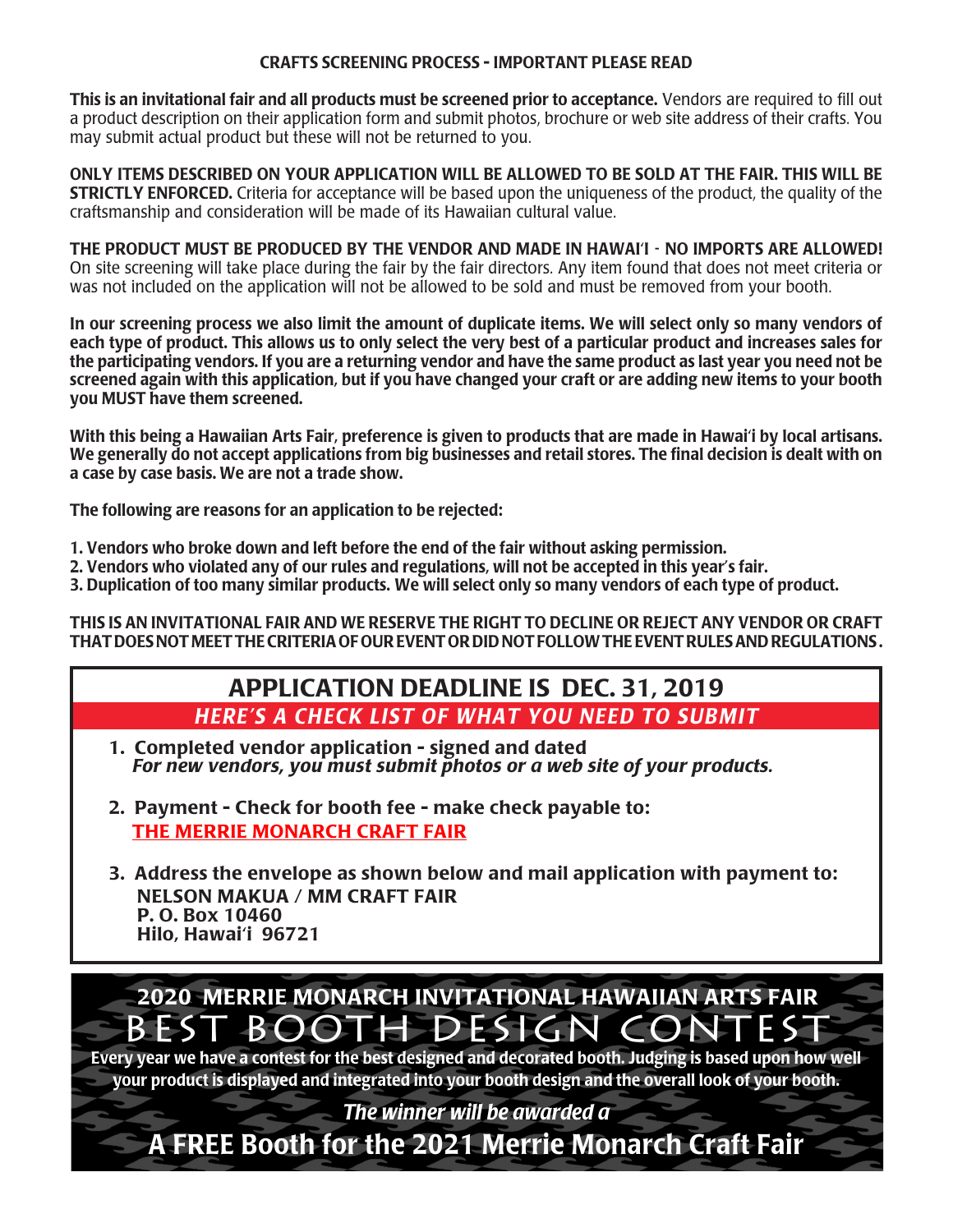

# BOOTH PLAN FOR CIVIC AND OUTDOOR TENTS BEHIND CIVIC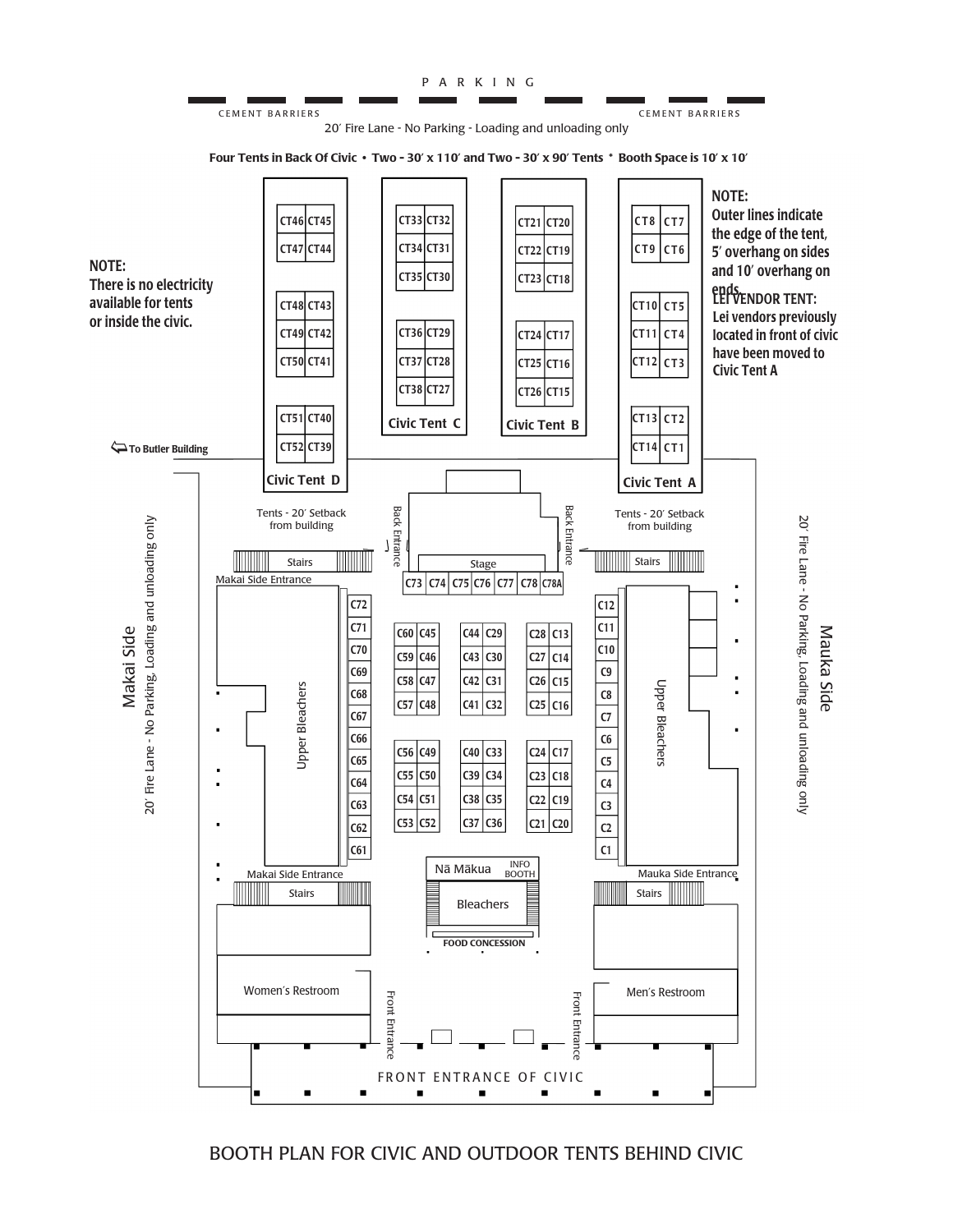

BOOTH PLAN FOR BUTLER BUILDING AND OUTDOOR SPACES NEXT TO BUTLER